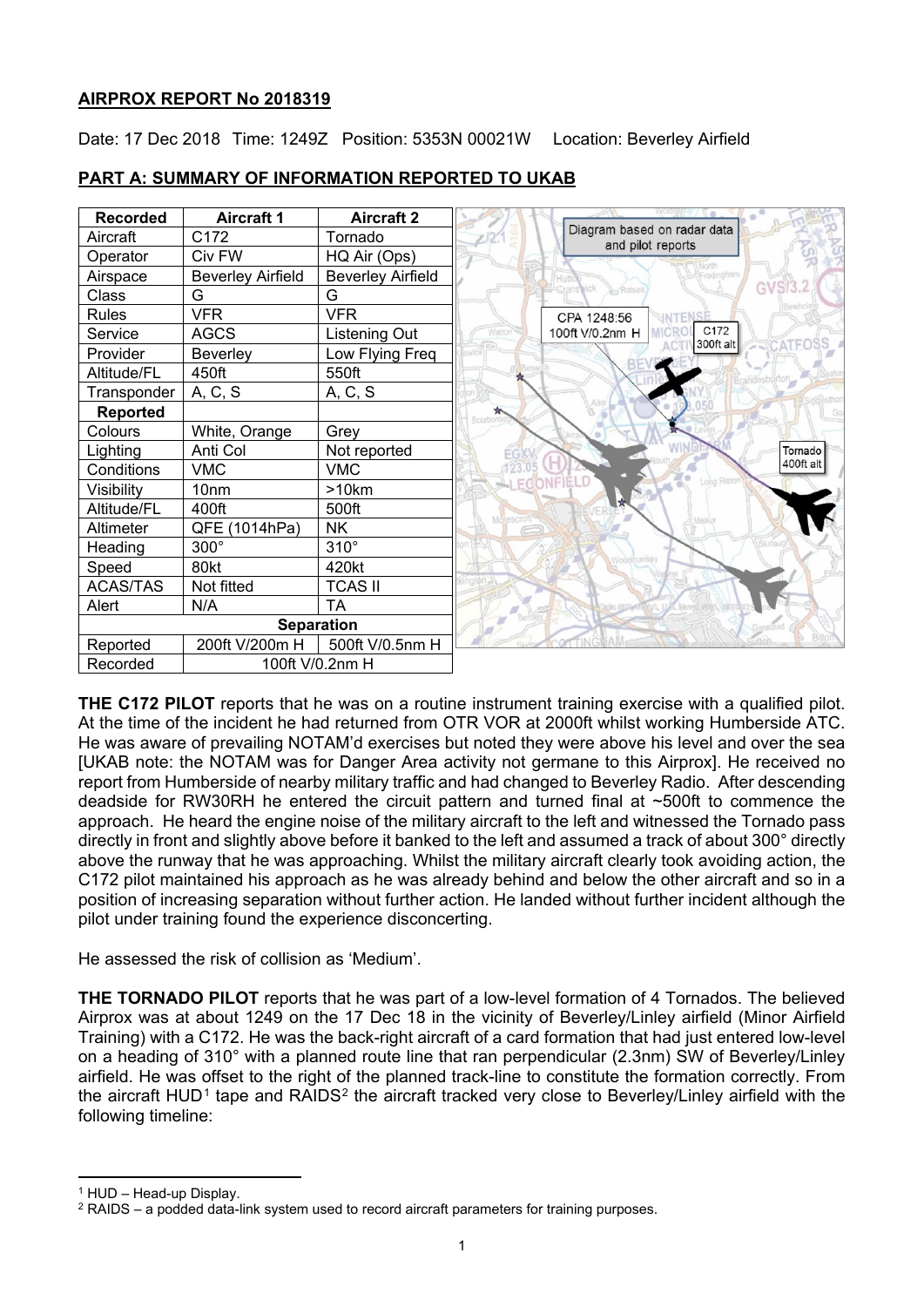- 1248:32, 490ft Rad Alt, level flight, 369KIAS: the aircrew were presented with a TCAS TA alert (3nm ahead). Position of the ac was 3.5nm SW [actually SE] of Beverley/Linley airfield.
- 1248:45, 565ft Rad Alt, level flight, 426KIAS: the pilot became visual with a C172, below and right of the nose and a gentle climbing turn to maximise separation was actioned. The Tornado passed down the left-hand side of the C172 on the same heading at 1050ft Rad Alt. It was assessed by the Tornado crew that the C172 was at ~300' on the same heading and there was significant separation between aircraft throughout with no crossing flight paths.

The Tornado pilot additionally observed that, in his opinion, Beverley/Linley airfield was a minor aerodrome where 'see-and-avoid applies'. He went on to note that it had a designation as 'Training Airfield' but, due to a windfarm positioned within the aerodrome blue circle shown on the  $LFC<sup>3</sup>$ , the 'T' has been moved out from centre. Furthermore, he noted that the LFHB<sup>[4](#page-1-1)</sup> suggests this 'Light Aircraft Landing Site' has a significant amount of movements, greater than 10k per year, but remains a minor aerodrome.

He assessed the risk of collision as 'Low'.

#### **Factual Background**

The weather at Linton-on-Ouse was recorded as follows:

METAR EGXU 171250Z 18006KT 9999 FEW013 SCT250 07/05 Q1014 BLU NOSIG

#### **Analysis and Investigation**

#### **UKAB Secretariat**

The C172 and Tornado pilots shared an equal responsibility for collision avoidance and not to operate in such proximity to other aircraft as to create a collision hazard<sup>[5](#page-1-2)</sup>. An aircraft operated on or in the vicinity of an aerodrome shall conform with or avoid the pattern of traffic formed by other aircraft in operation<sup>[6](#page-1-3)</sup>.



Figure 1: 1248:51 Prior to CPA

<span id="page-1-0"></span> $\overline{a}$ <sup>3</sup> LFC – Military Low-Flying Chart.

<span id="page-1-1"></span><sup>4</sup> LFHB – Military Low-Flying Handbook detailing regulations, avoidances, warnings and information for military low-flying.

<span id="page-1-2"></span><sup>5</sup> MAA RA 2307 paragraphs 1 and 2.

<span id="page-1-3"></span><sup>6</sup> MAA RA 2307 paragraph 15.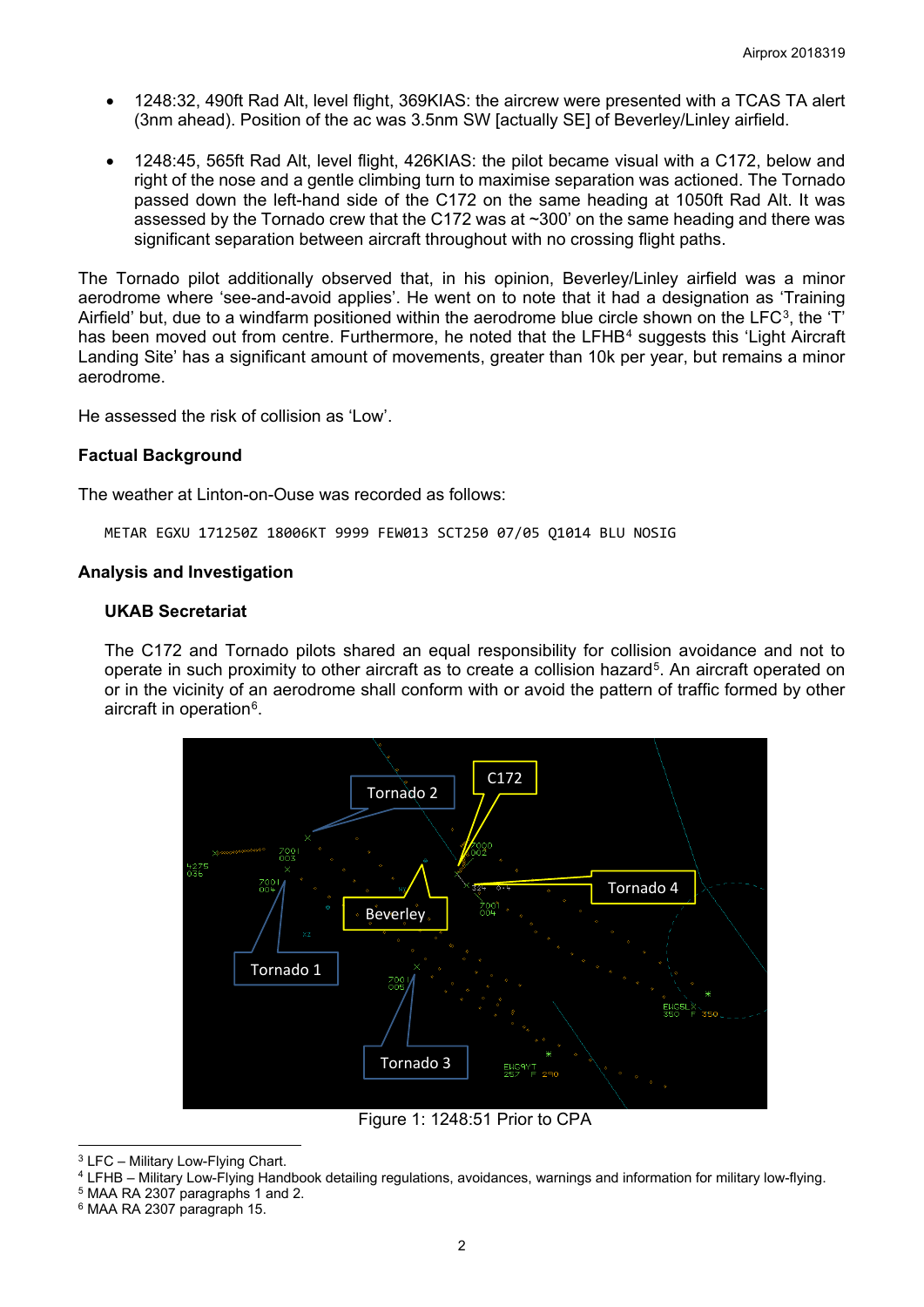

Figure 2: 1248:56 At CPA



Figure 3: 1249:03 After CPA – Radar Displays Tornado Climbing

# **C172 Operating Authority Comment**

This incident is one of a growing trend of infringements of the standard operating circuit at Beverley Airfield. They are routinely subject to intrusions by Typhoons, Tornados, Tucanos (especially) and most recently Grob training aircraft.

Reporting to the Low Flying Complaints Unit is found empirically to be a waste of time as one receives unhelpful platitudes with scant, if any, recognition of the hazards created by these behaviours. On occasion they can contact the flight crew involved and that is helpful.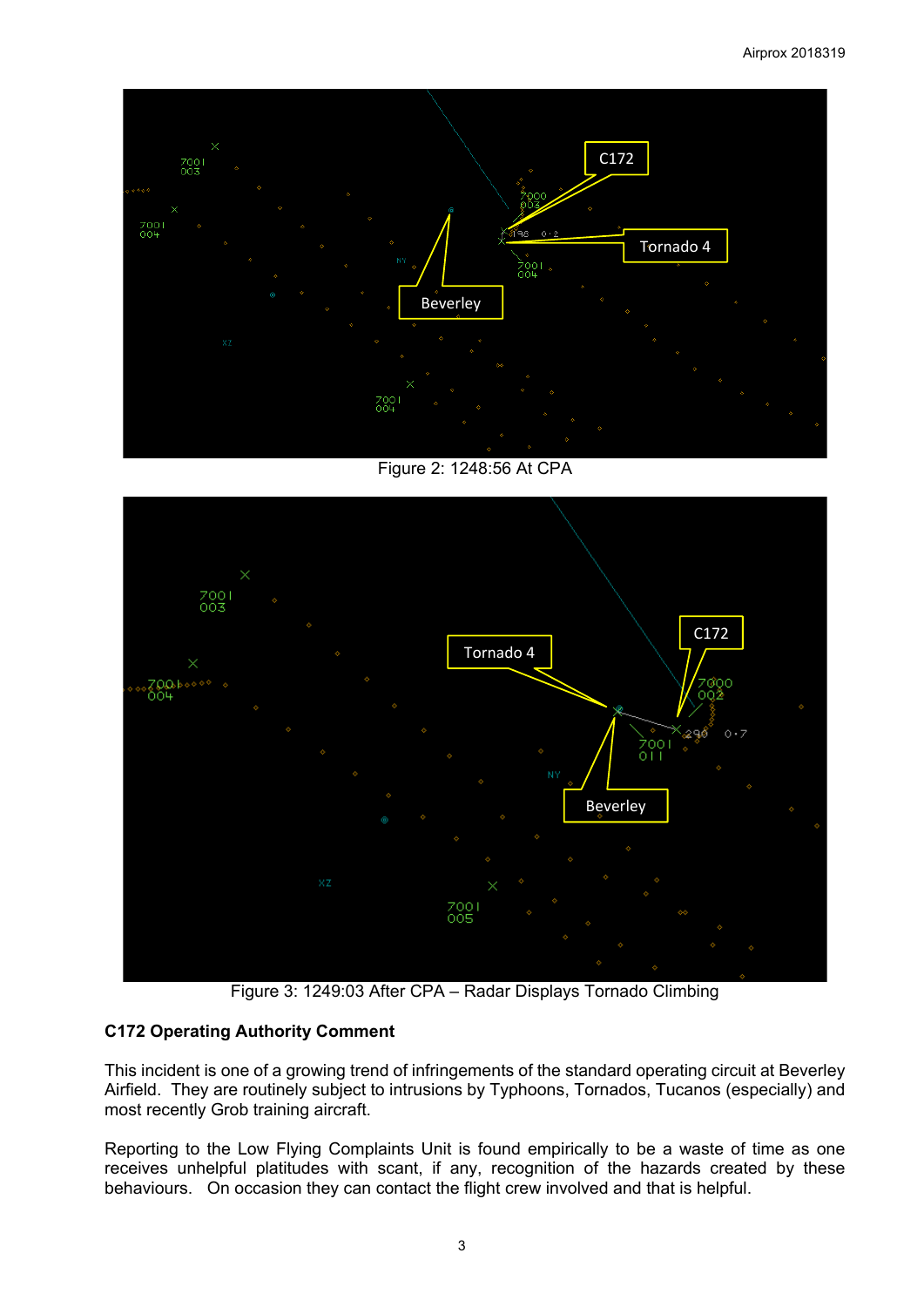They routinely have contact with the Coastguard, Police and Medical helicopters who always call before passing near the circuit area. If tasked, they are always given priority and regular circuit traffic managed accordingly. Very occasionally military traffic will call but they cannot instil this discipline generally despite many, many attempts so to do.

Previously RAF Linton voluntarily introduced an exclusion zone equivalent to an ATZ in response to two Airprox reports; that proved very effective and Tucano intrusions fell to zero. Currently RAF Linton have stated that they are not minded to reinstate that; Beverley have recorded their concern and disappointment at that position.

Beverley Airfield is very busy with about 11,000 movements per year, with a movement defined as a departure from or arrival to the airfield, thus take-offs and landings exceed this figure. Most of this activity takes place at weekends when the military are generally inactive. They are however busy in the week also, notably with regular student activity including solo circuit work. The only 'solution' put forward by the military is for Beverley to re-licence and thus reinstate the previous ATZ. It is presumed that will increase their conspicuity as far as military traffic is concerned.

The re-introduction of an ATZ by re-licencing the airfield is something they have only done on a temporary basis for special events. For them to take this step permanently is both costly and administratively onerous. It is their considered view that responsibility for the incident detailed in this report and many others of a less hazardous nature lies with the RAF and not with Hull Aero Club Ltd.

This Airprox is raised as they consider the incident serious enough to warrant the attention of the UKAB. They place on record however their general concern that a much more serious incident will eventually occur if everyone cannot agree a better way of working.

#### **Comments**

#### **HQ Air Command**

Beverley airfield is designated in the UK AIP and the UK Military Low Flying Handbook (UKMLFHB) as a 'minor aerodrome' that conducts training. This is shown on CAA and military VFR charts as a small circle with a 'T' in or near the circle depicting the airfield. The Tornado pilot had planned to avoid the airfield by approximately 2.5nm, which would normally be expected to be sufficient margin. However, the transit formation that the Tornados were flying required the subordinate elements (numbers 2 and 4) to offset either to the right or left of the leader's track line. There was no option to offset to the left due to the built-up areas (Hull) so both aircraft were on the right. Whilst the crew was aware of the presence of Beverley airfield, they were not aware of whether or not there was any activity there until the issuance of the TA. This then cued their lookout in the direction of the Beverley circuit, whereupon they became visual with the Cessna and judged that a gentle climbing turn would be sufficient to increase separation as there was no risk of collision.

The plan-to-avoid barrier was weakened by the planning a single-track line for a card formation – this is normal practice and the lead aircraft would expect the subordinate element to take account of any airspace restrictions or similar that affect its anticipated track progression. Here, the absence of an ATZ or similar led the formation to believe that this minor aerodrome is much like many of the others – the 'T' designation was not easy to see on the cockpit map display and so did not alert the crew to the likely presence of circuit traffic.

The surveillance-based ATS barrier was not employed by the Tornado crews as it is impractical for aircraft flying at low-level. It is not stated which type of service the Cessna pilot had agreed with Humberside just prior to the Airprox, but there is no guarantee that the Tornado traffic would have been called to the Cessna pilot as there would have been quite some distance between the Cessna and the Tornados when the Cessna pilot changed frequency to Beverley.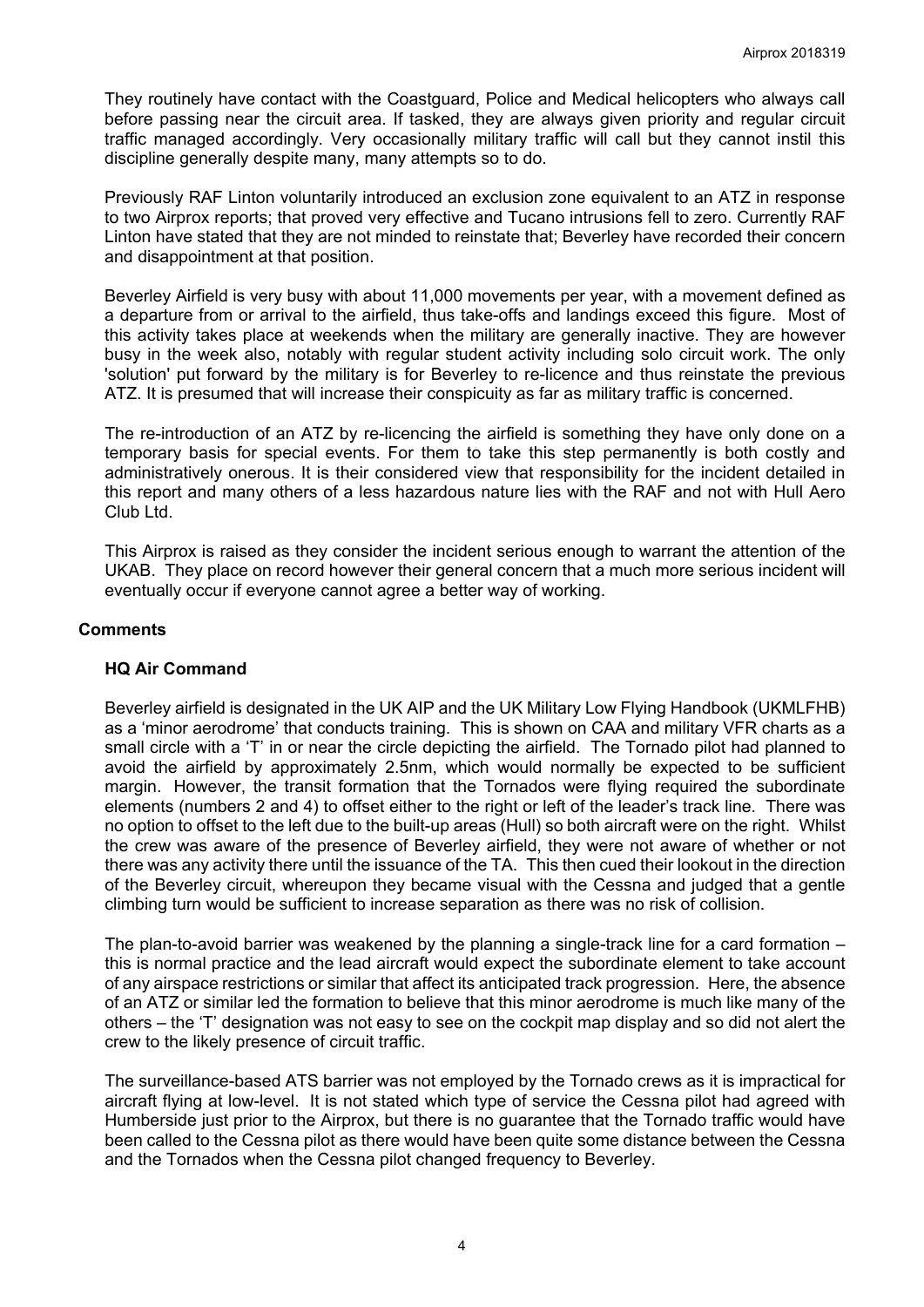The electronic conspicuity (EC) barrier was partially effective as the Tornado crews received a TA generated by the Cessna, demonstrating once again that interoperable EC systems are a useful addition to the multiple barriers employed in the avoidance of MAC. This cued the Tornado crew's lookout and they gained visual with the Cessna in the circuit, judging that there was no risk of collision but nevertheless choosing to increase the separation.

It is noted that, in the past, a restriction had been voluntarily introduced by the local unit operating Tucano, but this is no longer the case and would not have prevented this Airprox as it only applied to Tucano operators. It is unfortunate that all minor aerodromes in the UK are depicted on military low flying charts by a small circle and that the only clue that training activity is conducted is the addition of a small 'T' either within or next to the circle, as these are understandably quite easy to miss. SERA 3225 and RA 2307 should act as a degree of 'protection' for aerodrome traffic patterns (in Beverley's case, upwards of 11,000 movements per year), but these are not infallible. Exploration of other barriers (such as possible provision of full ATC services or the establishment of a zone around the airfield to make it more visible to all users of Class G airspace and VFR charts) should be encouraged as sound safety management practice. Finally, this incident occurred prior to the publication of the Air Safety Matters leaflet, issued by the RAF Safety Centre in early Feb 2019, containing advice on the rules surrounding flight in the vicinity of minor aerodromes; it is hoped that this leaflet will increase awareness and understanding for all crews.

#### **Summary**

An Airprox was reported when a C172 and a Tornado flew into proximity in the Beverley visual circuit at 1249hrs on Monday 17<sup>th</sup> December 2018. Both pilots were operating under VFR in VMC, the C172 pilot in receipt of an AGCS from Beverley and the Tornado pilot listening out on the low-level frequency.

### **PART B: SUMMARY OF THE BOARD'S DISCUSSIONS**

Information available consisted of reports from the pilots of both aircraft, radar photographs/video recordings and reports from the operating authorities.

The Board began by discussing the actions of the Tornado crew. The military Board member began by explaining that the Tornado formation's planned track took them between Leconfield and Beverley, and

that the subordinate elements of each pair of aircraft would be expected to adjust their track to account for airspace or populated areas. He commented that the radar replay shows that the No2 Tornado (in the lead element) had adjusted away from Beverley but the No4 Tornado (in the rear element) had not. Ultimately, it was not known to him why the No4 crew had not adjusted their track other than to say that as a busy subordinate of a low-level fast-jet formation also tasked with maintaining contact with their own element's leader (No3 Tornado), they may have become task focused to the extent that they may not have seen Beverley airfield in the general clutter on their map as they routed towards its location (see figure 4). He opined that, without the



Figure 4: Mil LFC showing Beverley/Linley Hill

benefit of distinctive annotation (such as an ATZ), it can be difficult to identify Beverley on the Tornado in-cockpit moving map. Notwithstanding, he agreed that the Tornado crew should have avoided the pattern of traffic at Beverley and, although the crew reported that they climbed gently to avoid the C172, he noted that, subject to lag in the tracks and heights indicated on the radar display, the radar replay appeared to show that the Tornado crew climbed at or just after CPA.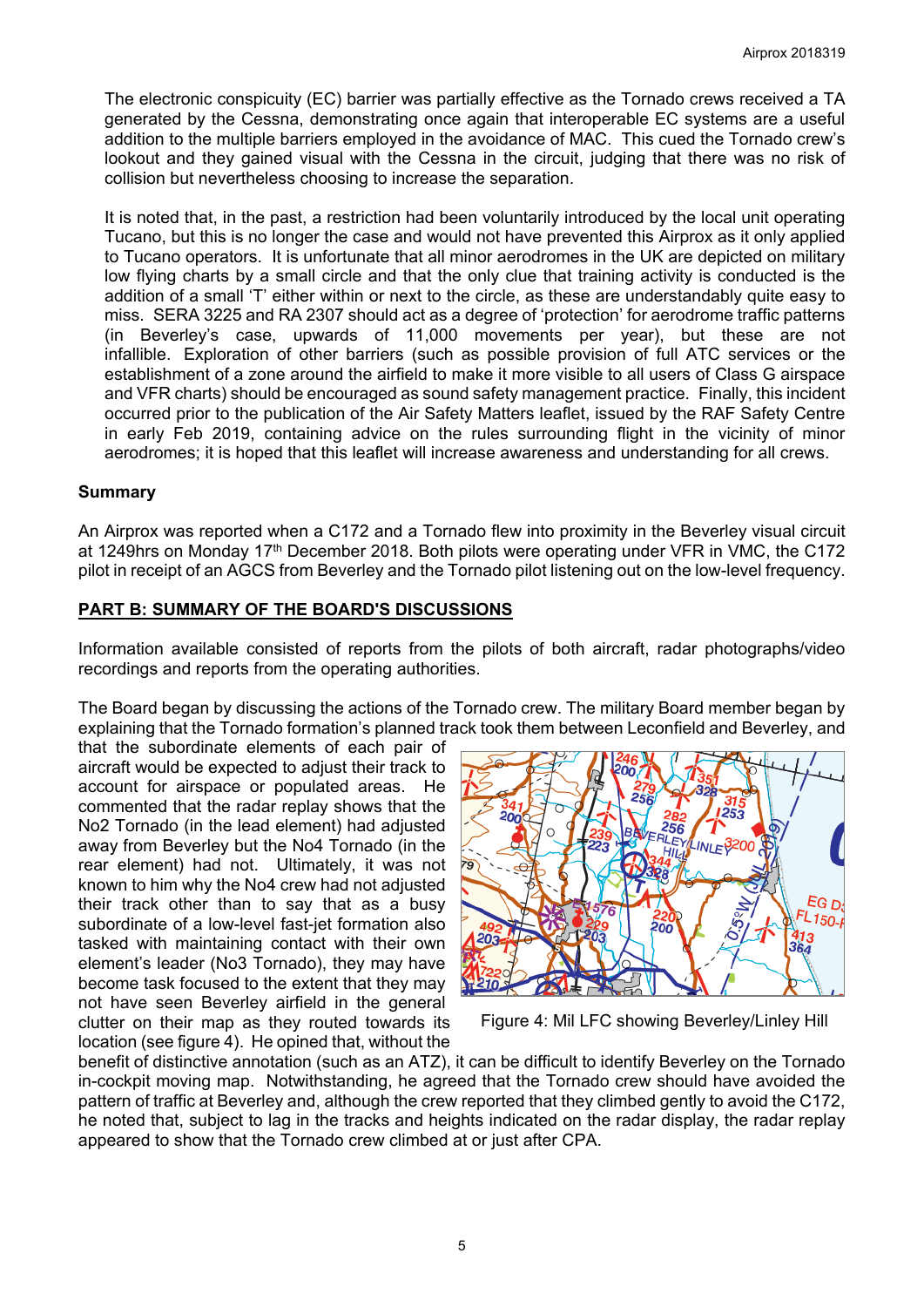Some members noted that the Tornado crew had received a TCAS TA indication some 3nm before the flew over Beverley and they wondered why the Tornado crew had not reacted at that point (about 30secs prior to CPA) rather than simply focus their lookout ahead. Although it was known that TCAS TAs could not be relied on for lateral separation due to potential angle-of-arrival errors within the antenna systems, the crew could still have climbed at that point to ensure that they passed over Beverley well above the pattern of traffic. In this respect, other members were concerned by the Tornado pilot's comment that Beverley was a minor airfield were 'see-and-avoid applies'. Although this recognises that see-and-avoid applies in all circumstances in Class G airspace, the requirements of MAA RA 2307 Paragraph 15a in relation to flight in the vicinity of an aerodrome were clear in that '…*while flying in the vicinity of what the Aircraft Commander knows, or ought reasonably to know, to be an Aerodrome…*' military pilots should '*Conform to the pattern of traffic formed by other Air Systems intending to land at that Aerodrome, or keep clear of the airspace in which the pattern is formed.'* In essence, although it was recognised by the Board that not all airfield strips or landing sites could be avoided at all times if pilots did not know of their presence, they should avoid those that they could reasonably know were there (i.e. displayed on their map) on the assumption that there may be traffic either airborne or about to get airborne at that location. In this respect, the Board noted that the incident had occurred before the publication of the RAF Safety Centre 'Air Safety Matters' briefing note Issue 41 regarding the avoidance of minor aerodromes, but commended all those who operate at low-level to review its content and especially to note its description of minor airfields as 'see-and-remain-clear' with associated advice about having a robust plan to stay clear of them if traffic is spotted in the vicinity.

The Board then turned its attention to the actions of the C172 pilot. Having turned final, they noted that he was only aware of and saw the Tornado as it passed in front of his aircraft, slightly above, before it banked to the left. Members concluded that he had therefore only seen the Tornado at CPA, or just after, and although a timely reminder to maintain a robust lookout in all directions at all times, even in the circuit pattern, they agreed that there was little else he could have done in the circumstances and time available.

Turning to the comments from the C172 operating authority (Hull Aero Club Ltd), the military Board member noted that RAF Linton-on-Ouse/RAF Leeming organise a bi-annual Regional Airspace Users Working Group (RAUWG) as a forum for all users to discuss good practice, forge relationships and highlight areas of concern to create a safer and more cooperative use of the local airspace. The Board agreed that this was an excellent initiative and wondered if Hull Aero Club Ltd were aware of and invited to these meetings, and whether they had attended as a way of addressing their concerns. The military member was unable to confirm their attendance, but resolved to ensure that the associated RAUWG organisers included them in the next invitation to attend.[7](#page-5-0) The debate then turned towards the practicalities of establishing ATZs and licencing requirements, during which members noted that Hull Aero Club Ltd had commented that they had more than 11,000 aircraft movements per year. Given the number of movements stated, it seemed that some method of mitigating the associated risks from unintended overflight was sensible. Ultimately, that was the purpose of ATZs, to provide a protected volume of airspace for busy airfields. This prompted a discussion on the merits of an ATZ balanced against the associated administrative burden, regulatory requirements and attendant costs. Although members agreed that it would be prudent to have an ATZ, they were not necessarily that easy to establish, and sometimes minor aerodrome owners are discouraged by the associated costs and the amount of work involved to satisfy the regulatory processes. [8](#page-5-1) Some members opined that the requirement for an ATZ for training airfields should not depend on the weight of an aircraft (>5700kg), but on a minimum number of movements at an aerodrome. In concluding their discussions, the Board agreed that there appeared to be disincentives to setting up ATZs for minor aerodromes which were at risk of having a deleterious safety impact. What was required was a simple and affordable way of providing protection to busy training airfields from all other airspace users (not just military) and so the Board resolved to make a recommendation that the CAA investigate options for the cost-effective and straightforward establishment of airspace to afford additional protection for busy minor aerodromes.

 $\overline{a}$ 

<span id="page-5-0"></span><sup>7</sup> It was understood that the next RAUWG meeting would be at RAF Leeming on 26 July 2019, and that the Project Officer could be contacted on 01677 457062.

<span id="page-5-1"></span><sup>8</sup> <http://publicapps.caa.co.uk/docs/33/20190201PolicyStatementEstablishmentAndDimensionsOfATZs.pdf>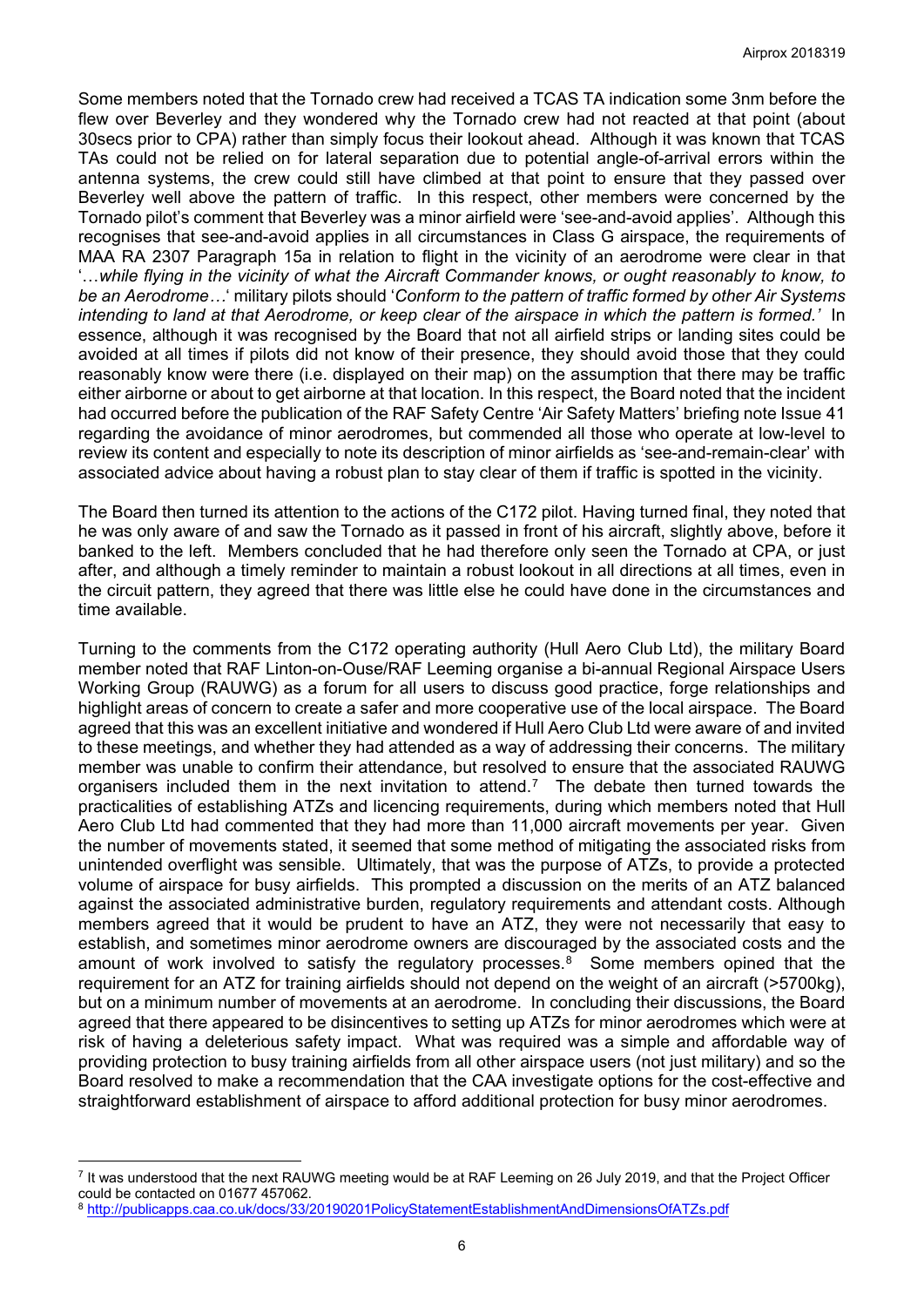Turning to the cause of the incident, the Board quickly agreed that the Tornado crew should have known about Beverley's location from their pre-flight planning and in-flight moving map which, although somewhat cluttered, indicated that Beverley was an active minor aerodrome with training movements. Furthermore, they had received a TCAS TA warning them of the presence of the C172 about 30secs prior to CPA but had decided only to lookout rather than conduct an early avoiding manoeuvre. The Board therefore agreed that the cause of the Airprox was that the Tornado crew had flown into conflict with the C172 in the Beverley visual circuit, with a contributory factor that the Tornado crew did not avoid the pattern of traffic at Beverley. Turning to the risk, there was a prolonged discussion about when the Tornado pilot actually climbed to avoid the C172. The radar recordings and C172 pilot's report indicated that the Tornado pilot had not climbed until at or just after CPA. In contrast, the Tornado pilot's report indicated that he had seen the C172 below and right of the nose in sufficient time that in his opinion only a gentle climbing turn was required to maximise separation. Irrespective of the precise choreography, the Board were unanimous in agreeing that, at the very least, the closure speed and the fact that the C172 pilot did not see the Tornado until after CPA meant that safety had been much reduced below the norm to the extent that there had been a risk of collision. Accordingly, the risk was assessed as Category B.

# **PART C: ASSESSMENT OF CAUSE AND RISK**

Cause: The Tornado crew flew into conflict with the C172 in the Beverley visual circuit.

Contributory Factor(s): The Tornado crew did not avoid the pattern of traffic at Beverley.

Degree of Risk: B.

Recommendation(s): The CAA investigate options for the cost-effective and straightforward means to afford additional protection of traffic operating in the immediate vicinity of busy minor aerodromes.

#### Safety Barrier Assessment<sup>[9](#page-6-0)</sup>

In assessing the effectiveness of the safety barriers associated with this incident, the Board concluded that the key factors had been that:

### **Flight Crew:**

 $\overline{a}$ 

**Regulations, Processes, Procedures, Instructions and Compliance** were assessed as **ineffective** because the Tornado pilot did not avoid the pattern of traffic at Beverley airfield.

**Tactical Planning** was assessed as **ineffective** because the Tornado crew did not avoid Beverley airfield, which was marked on their maps.

**Situational Awareness and Action** were assessed as **ineffective** because the Tornado pilot had SA on the C172 through a TCAS TA at 3nm (which correlated to Beverley Airfield) but did not act until just before CPA.

**Warning System Operation and Compliance** were assessed as **partially effective** because although the TCAS TA focused the Tornado pilot's attention ahead, he did not positively act when he received the TA (by immediately climbing for example).

**See and Avoid** were assessed as **partially effective** because the Tornado pilot only became visual with the other aircraft just before CPA, and the C172 pilot did not see the Tornado until after CPA.

<span id="page-6-0"></span><sup>&</sup>lt;sup>9</sup> The UK Airprox Board scheme for assessing the Availability, Functionality and Effectiveness of safety barriers can be found on the [UKAB Website.](http://www.airproxboard.org.uk/Learn-more/Airprox-Barrier-Assessment/)